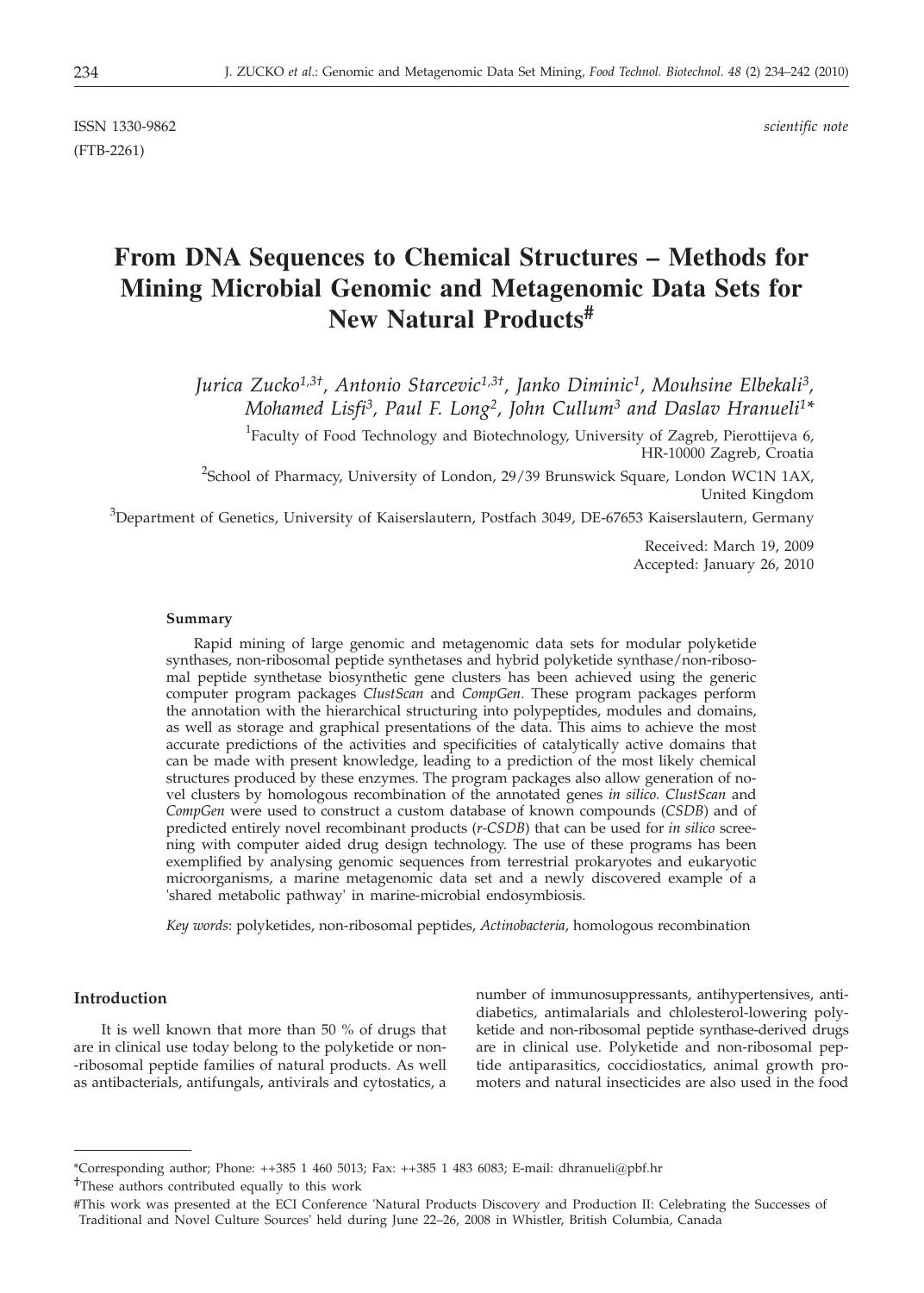and agro-industries and should be added to this list of useful biological activities (*1–5*). Polyketides and non- -ribosomal peptides are, therefore, very important classes of compounds which will continue to be sourced for novel drug discovery. The year 2009 marked the eightieth anniversary of the discovery of penicillin (*6*). In the intervening years, pharmaceutical companies and academic institutions had screened cultivable microorganisms from different habitats for their natural products. Tens of thousands of biologically active polyketides and non-ribosomal peptides with important pharmacological properties have been discovered, but only 350 antimicrobials have found their way to the market (*7*). Therefore, only 1 to 3 biologically active chemical entities per 10 000 described have found clinical use. During the last 40 years or so, the numbers of natural products reaching the market sourced from cultivable microorganisms has declined considerably. The major question now is: are there any alternative strategies to exploit the chemical potential of small-molecule natural products?

The answer might lie in the recent development of rapid and inexpensive DNA sequencing technologies, which have resulted in over 1050 sequenced bacterial genomes, with more than 3000 additional genome sequencing projects in progress [NCBI Genome, May 2010 (*8*)]. Modular polyketide synthase (PKS) and non-ribosomal peptide synthethase (NRPS) gene clusters, which can collectively be called Thiotemplate Modular Systems (TMS), have been analyzed within about 250 bacterial genomes. It has been shown that the bacteria whose genomes are smaller than 4 Mb have only a few or no TMS gene clusters. The number of gene clusters present in a genome increases rapidly with the size of the bacterial genome (*9*). Many actinomycetes, such as *Streptomyces* species, have large genomes of around 8 Mb in size. All such species sequenced to date encode from 20 to 40 gene clusters for the synthesis of secondary metabolites (*10*). For instance, the genome of *Streptomyces avermitilis* contains gene clusters encoding three well known polyketides: the antiparasitic avermectin and the antibiotics oligomycin and filipin. In addition, there is a Type III PKS (*rpp*) as well as eight PKS and eight NRPS gene clusters with unknown biosynthetic products. When the gene clusters encoded within the genomes of *Streptomyces coelicolor*, *Saccharopolyspora erythraea*, *Streptomyces griseus*, *Salinispora tropica*, *Salinispora arenicola* and *Rhodococcus jostii* are considered, there are almost 200 gene clusters for secondary metabolites within only seven genomes of which almost 150 have unknown biosynthetic products (*10*). To date hundreds of sequenced secondary metabolite gene clusters encoding unknown products have been deposited in public databases and their number is growing exponentially. It can be expected that with the development of 'next generation' sequencing technology (*11*), more than 1000 actinomycete genomes will be sequenced in the next year or two. If every sequenced genome contains about 20 secondary metabolite gene clusters of unknown biosynthetic products, more than 20 000 as yet unidentified chemical entities can be expected. The majority of these gene clusters are probably actively expressed. They have typical TMS gene, module and domain organisation with no detectable rearrangements or mutations which would result in in-

active enzymes. It is reasonable to believe that there is, therefore, a significant untapped chemical diversity in these sequenced genomes and gene clusters. A major problem of traditional screening is the reisolation of known compounds (*7*). It is clear that a similar problem will eventually arise with the data mining of genome sequences. However, to date, most clusters detected in genome sequences are novel in the sense of not having a high degree of sequence similarity with known clusters. The analysis tools provided by *ClustScan* provide enough chemical information to detect close analogues of known polyketides and peptides. As DNA sequencing is much cheaper and less labour-intensive than chemical purification and characterisation (*11*), the elimination of such compounds at a DNA level makes this approach viable even if increasing data makes the occurrence of known structures common. At present, the data do not allow a reliable estimate of the total chemical diversity that can be found by a DNA sequencing approach.

Developments in metagenomics (*12*) have also opened up new opportunities to access the genomes and, hence, metabolic potential of the uncultivable majority of microorganisms. For example, in 2007 the J. Craig Venter Institute (*13*) published the results of the Sorcerer II global ocean sampling expedition to evaluate the microbial diversity in the world's oceans using molecular tools and techniques originally developed to sequence the human genome. Their data represent the largest metagenomic data set ever released into the public domain, with almost 8 million sequencing reads, comprising over 6 billion base pairs of DNA. Bioinformatic tools are now needed to rapidly mine such massive data set to hunt for gene clusters encoding entirely novel compounds that could be the source of information, which will aid the development of the medicines of the future. This is where we hope our approach will become important.

Here we describe the development of a novel approach for *in silico* drug design and discovery that links DNA sequences encoding modular enzymes that synthesize polyketide and non-ribosomal peptide natural products of clinical importance to their *in silico* medicinal chemistry. This is made possible because there is a direct correlation between the DNA sequence of the gene cluster and the chemical structure of the biosynthetic product they encode. Therefore, polyketide and non-ribosomal peptide chemical structures can be predicted with a relatively high probability from the gene cluster DNA sequences.

### **Materials and Methods**

Bacterial gene and genome (*8*) databases were downloaded from the FTP server at NCBI onto the Bioserv server (*14*), which is the bioinformatics server of the Faculty of Food Technology and Biotechnology, University of Zagreb, Croatia and used locally as the starting point for the accession of sequenced polyketide and non- -ribosomal peptide gene clusters. *BLAST* (*15*) searches of the bacterial genes and genomes were done locally using databases on the Bioserv. The bacterial polyketide and non-ribosomal peptide domain sequences were accessed from the PKSDB-NRPSDB and ASMPKS databases (*16*, *17*).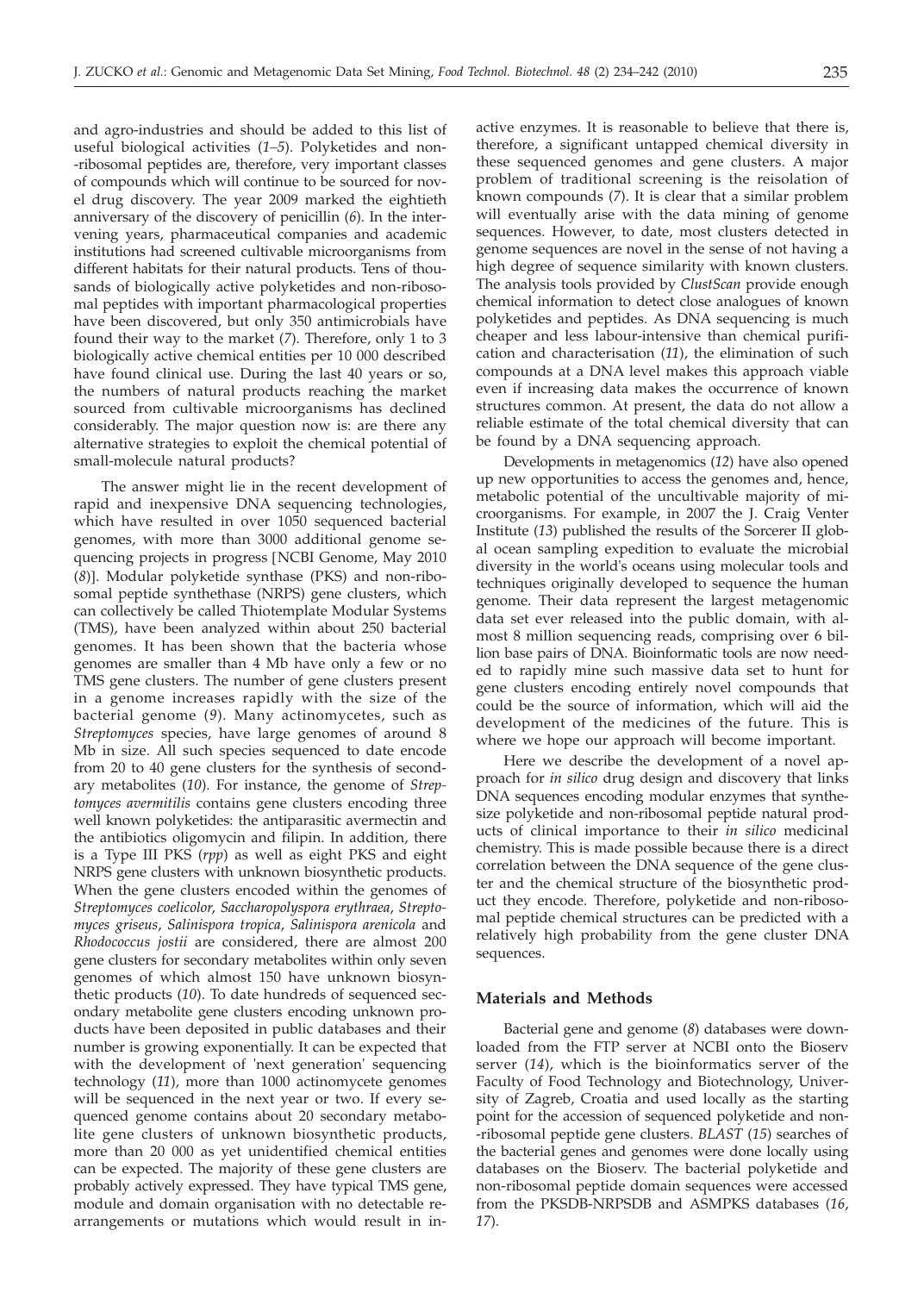The generic computer program packages *ClustScan* and *CompGen* (licensed by Novalis, Ltd, Zagreb, Croatia) were used for gene cluster annotation and novel polyketide structure generation, respectively (*18*,*19*). Coding regions were identified using *Glimmer* (*20*) and *Gene-Mark* (*21*). The DNA sequences were translated using *Transeq* (*22*). Custom profile design and searching with profiles used the *HMMER* suite of programs (*23*) and the Pfam database (*24*).

A special data structure was developed to describe modular clusters. It includes a hierarchical organisation of the clusters into polypeptides, modules and domains as well as information specifying the biosynthetic order of the polypeptides and the specificity and functionality of the domains. For structuring of the custom databases *CSDB* (*C*lust*S*can *D*ata*B*ase) and *r-CSDB* (*r*ecombinant- -*C*lust*S*can *D*ata*B*ase), which can be searched at the *TMSS* (*T*hiotemplate *M*odular *S*ystems *S*tudies) web portal (*25*), as well as for the development of the computer program packages *ClustScan* and *CompGen* (*18*,*19*), the following informatics tools and languages were used: Universal Markup Language (UML, *26*), BioSQL v. 1.29 (*27*), Perl (*28*), Java (*29*) and JavaScript (*30*). Chemical structures of the starter and extender building blocks were designed as extended isomeric SMILES (*S*implified *M*olecular *I*nput *L*ine *E*ntry *S*ystem, *31*) using Jmol (*32*) and/or Chem-Axon (*33*).

### **Results and Discussion**

Two generic computer program packages named *Clust-Scan* and *CompGen* (*18*,*19*) were developed. *ClustScan* and *CompGen* are acronyms for '*Clust*er *Scan*ner and *Comp*ound *Gen*erator' and are written in Perl (*28*), Java (*29*) and JavaScript (*30*). *ClustScan* and *CompGen* run on a *Linux* server with a Java client on the user's computer compatible with *Windows*, *MacIntosh* and *Linux* operating systems. The *ClustScan* program package lets users perform rapid data mining (*19*). It allows convenient, rapid, semi-automatic annotation of modular biosynthetic clusters with knowledge-based predictions of enzyme properties: domains, activities and domain specificities. The main features of the *ClustScan* program package are shown in Fig. 1. Namely, DNA sequences can be imported from any file supported by *ReadSeq* (*34*); either from the web or the user's hard disk. Once imported, the DNA sequence is automatically translated into amino acid sequence using *Transeq* (*22*). Genes can be localized within the translated protein sequences by *Glimmer* (*20*) or *GeneMark* (*21*). The domains of polyketide or non-ribosomal peptide gene clusters can then be identified within these genes using the *HMMER* suite of programs (*23*) with stringent or relaxed parameters, exploiting protein profiles from the Pfam database (*24*) or customized profiles. The final annotation can be exported as *EMBL*, *Gen-Bank* or *XML* file for use in other applications (*18*,*19*), or for the upload to *CSDB* or *r-CSDB* databases (*25*).

The accuracy of prediction domain activity and specificity, and the speed and convenience of annotating large DNA data sets make *ClustScan* a useful tool. The accuracy of prediction was tested on a number of well- -known gene clusters; *e.g.* the erythromycin gene cluster (GenBank accession number AY771999) (Fig. 2). The

'Cluster' editor (Fig. 2a) and the 'Workspace' window (Fig. 2b) show all three erythromycin genes together with all their domains. The annotation of the cluster is carried out using the 'Cluster' editor, which shows genes of the cluster in a simple cartoon form, hence the term semi-automatic. When a gene is selected, the domains are shown. The 'Workspace' window shows the results of the annotation in a tree format in which branches can be opened up or collapsed. This is useful to obtain an overview. However, the overall annotation of the erythromycin biosynthetic genes can be best viewed in the 'Annotation' editor (Fig. 2c) where domains are assigned to modules and modules to genes. For example, *Clust-Scan* correctly predicted that inactive KR domain in module 3 is responsible for S b-carbon stereochemistry. From the annotated data, *ClustScan* can automatically predict a structure of the predicted linear 6-deoxyerythronolide (6dEB) polyketide-derived chain using building blocks saved as isomeric SMILES (*31*) in a two- or three-dimensional form (2-D or 3-D) suitable for further computer processing. Based on the prediction of a linear polyketide backbone, the program also automatically produces a 2-D or 3-D cyclic structure of the erythromycin aglycon (6-dEB). The *ClustScan* programme package is used to upload the public database *CSDB* developed as a web application using AJAX technology (Google Web Toolkit, *35*), which can be searched at *TMSS* web portal (*25*).

The J. Craig Venter Institute metagenomic data set (*13*) was also analyzed. This revealed a potential hybrid PKS/NRPS gene cluster of about 50 kb in size. The cluster begins by encoding a peptide loading domain, followed by three putative PKS modules and seven putative NRPS modules, ending with an NRPS thioesterase domain. When the location of the domains with respect to the predicted polypeptides is examined, the cluster appears to have been inactivated by several frameshifts. However, because of the technical problems with metagenomic DNA samples, the quality of the sequence is usually much lower than for genome projects. This makes it likely that the cluster is indeed functional, and the graphical overview provided by *ClustScan* makes correction for sequencing errors relatively easy. Based on this analysis, it is suggested that there are three apparent frameshifts and one false stop codon due to sequencing errors. Thus, it seems likely that there are three genes rather than the seven indicated by both *GenMark* and *Glimmer* analysis. In the case of two of the putative polyketide modules, no acyl transferase domains are recognized, but there are unassigned regions in the putative protein of appropriate sizes and locations for acyl transferase domains. Thus, the program allows rapid scanning of metagenomic data sets and makes it easy to identify potential sequencing errors and interesting features of gene clusters. With the growing importance of metagenomic data for drug discovery programs, *Clust-Scan* helps to eliminate major bottlenecks in the analysis, showing the speed and convenience of annotating large DNA data sets (*18*,*19*). The current version of *ClustScan* can be downloaded from the Bioserv (*14*) web site. Most of the current metagenomic DNA sequences are in short contigs (<10 kb), which makes detection of complete modular biosynthetic clusters impossible. However, rapid technical progress should result in future data sets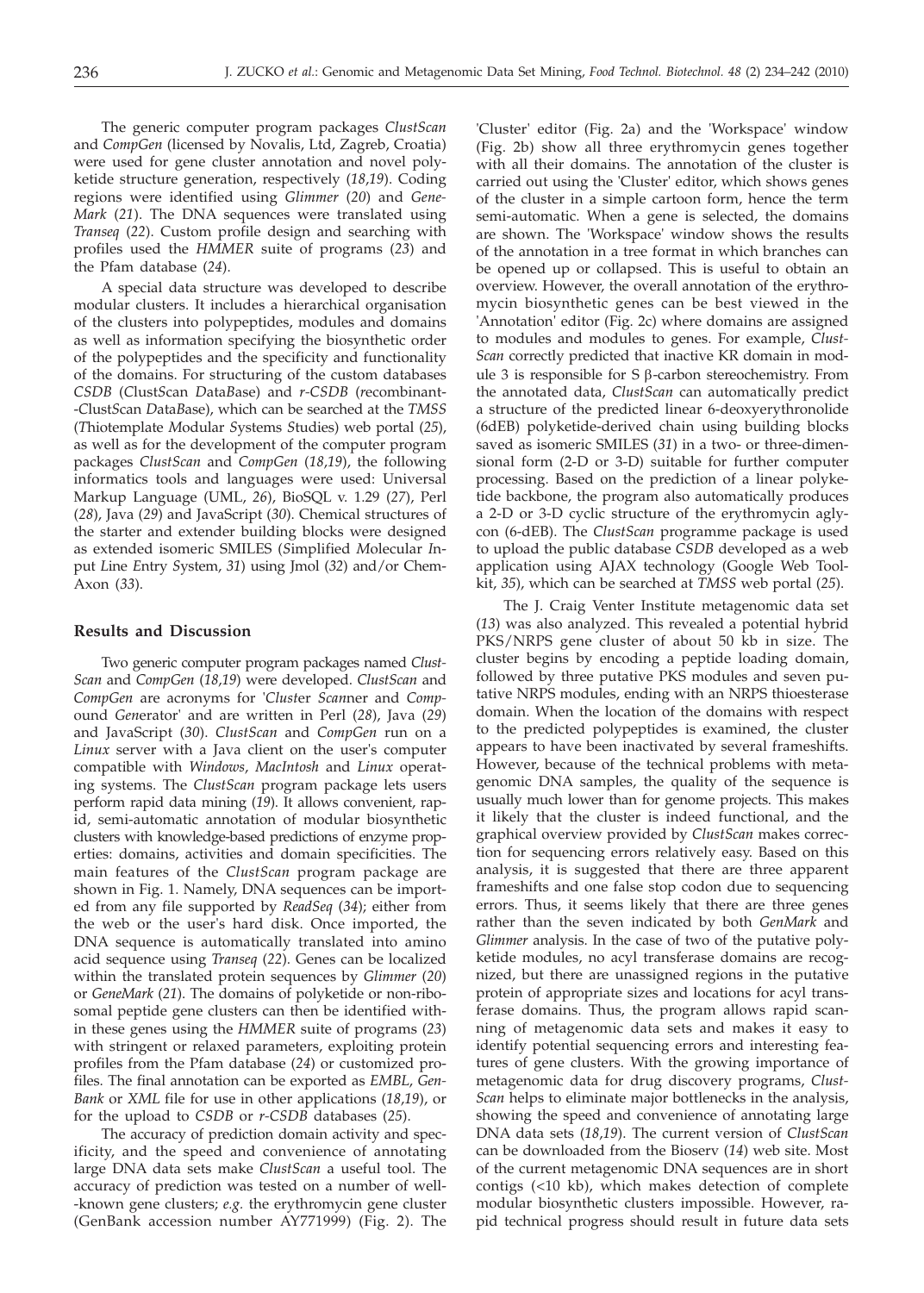

**Fig. 1.** The main features of the *ClustScan* program package. The annotation editor window at the back shows the DNA sequence with *in silico* translation in all six reading frames. The file menu allows import and export of data and the option to import DNA is boxed. Clicking on this item gives a second menu which gives options for import of DNA sequence from different sources. The general analysis tools to find domains (*HMMER*) or genes (*GeneMark* or *Glimmer*) are given in a further menu. When *HMMER* searches are undertaken, the menu offers a choice of stringent or relaxed parameters. Once annotation has been successfully completed, an annotated file in standard format can be exported using the option in the file menu (boxed)



**Fig. 2.** The 'Cluster' editor (a), the 'Workspace' window (b) and the 'Annotation' editor (c) are shown using the example of the erythromycin gene cluster (modified from reference *21* with the permission of publisher)

with much larger contig sizes, which will reveal novel clusters.

In 2007, Peter Leadlay's group at the University of Cambridge published the DNA sequence of the *Saccharopolyspora erythraea* genome (*36*), the producer of erythromycin. The *Streptomyces scabies* genome was also sequenced and is publicly available, although not yet published (*37*). These genome sequences were used to evaluate *ClustScan* regarding the speed and convenience of annotating large DNA data sets (Fig. 3). TMS gene clusters in both genomes were annotated in about three hours by a person familiar with the *ClustScan* program package. In principle, it would be possible to achieve the same results by using individual tools such as *BLAST*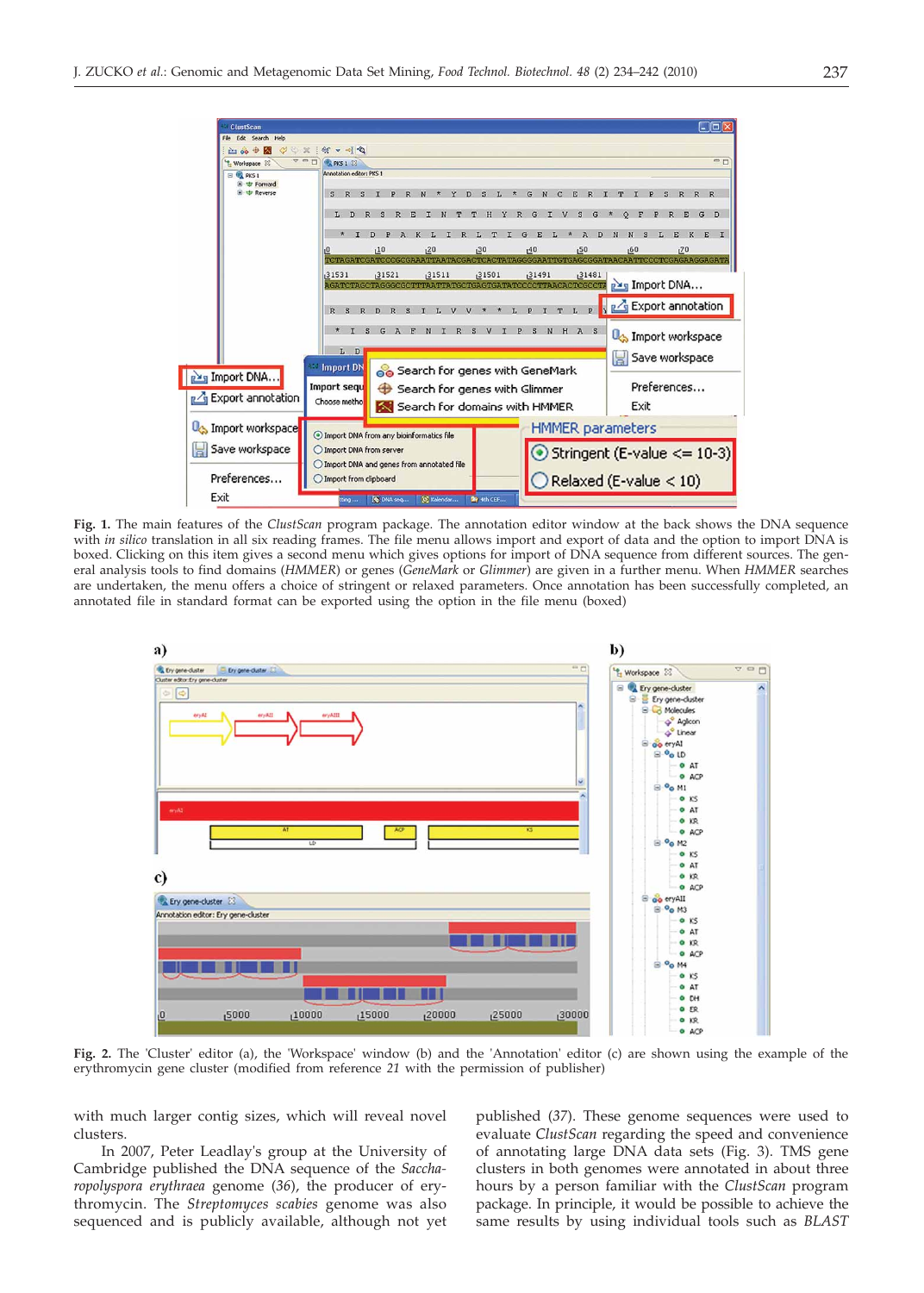(*15*), *HMMER* (*23*) and *GenMark* (*21*). The results could then be combined with an extensive knowledge of the literature about the activity and specificity of domains to produce predictions of module specificity. These could be combined with chemical expertise to produce a predicted chemical structure of the product. This would take at least three to four weeks, but probably much longer. It would also require a much greater degree of bioinformatic expertise and a much more detailed knowledge of the literature than needed for using *ClustScan*. A further serious problem that should not be underestimated is that human analysis of such complex data will frequently lead to errors that are difficult to detect as the details of each step of the analysis will usually not be documented. Therefore, use of the *ClustScan* program package should significantly increase the productivity of scientists when faced with the annotation of complex biosynthetic processes from large genome and metagenome data sets (*18*,*19*).

*ClustScan* is mainly designed for use with bacterial sequences (*18*,*19*). However, the generic nature of the *ClustScan* program package has also been tested for the analysis of sequences from lower eukaryotes, where intron prediction is often difficult. An example is provided by the slime mould *Dictyostelium discoideum,* which was



**Fig. 3.** The annotation of the TMS gene clusters in *Saccharopolyspora erythraea* and *Streptomyces scabies* genomes

found to encode 45 PKS genes, the largest number yet described in a single organism (*38*). It was possible to use local *HMMER* profiles for the predicted PKS domains to effectively recognize segments of the domains split by introns. When such an analysis is carried out, a PKS gene displays a characteristic signature with parts of the protein domains in the correct order, but with gaps due to introns in between. The view in the 'Annotation' editor window allows easy recognition of genes and the coordinates of the domain segments help in detecting the intron boundaries (Fig. 4). Although *Clust-Scan* is mainly designed for the annotation of gene clusters encoding modular biosynthetic enzymes (*18*,*19*), it can also be used for annotating other genes by loading appropriate *HMMER* protein profiles. For instance, we have used seven profiles to find and annotate shikimic acid pathway genes in a marine animal *Nematostella vectensis,* challenging the traditional view that animals are considered to lack this pathway as evidenced by their dietary requirement for shikimate-derived aromatic amino acids. Using *ClustScan*, these genes either had codon usage that strongly implicates horizontal gene transfer from a bacterial donor, or contained introns suggesting a dinoflagellate ancestor (*39*).

In contrast, the major objective of *CompGen* (the details of which will be published elsewhere, but have been discussed in reference *18*) is structuring and maintenance (*i.e.* updating as improved knowledge becomes available) of the propriety custom database, *r-CSDB* (*25*), of the entirely novel chemical entities generated by *in silico* modelling of the homologous recombination between sequenced gene clusters. Prediction of the chemical product of recombinants is more difficult for NRPS clusters than for PKS clusters, but is also possible in many cases. The *r-CSDB* was also developed as a web application using AJAX technology (*35*) and can also be searched at *TMSS* web portal (*25*). Like *ClustScan*, *CompGen* also predicts the most likely chemical structures of the *in silico* generated recombinants. The future of *CompGen* will be to produce structures that can be used for *in silico* prediction of biological activity, for instance, modelling the interaction with protein targets using computer aided drug design technology (*40*). In nature, homologous recombination requires about 30 bp of identical sequence called MEPS (*M*inimal *E*fficient *P*airing *S*equence), flanked by around 200 bp of sequence sharing greater than 75 % similarity (*41*,*42*). The *CompGen* recombination program finds identity and similarity in two sequences and links their coordinates to a custom database so that domains, linkers and dockers involved in the recombination process can be recognized. Why is *Streptomyces* a good choice for generating recombinants? *Streptomyces* DNA has a high G+C content and this introduces constraints on codon usage. This results in longer stretches of sequence identity and similarity than for DNA sequence pairs with a less extreme G+C content, which encode homologous modules of PKS and NRPS clusters. *Streptomyces* have no *mut*SL genes which prevent recombination between sequences with mismatches (*43*). In addition, *Streptomyces* chromosomes and plasmids are often linear; single crossovers would, thus, result in two linear recombinant molecules rather than in a single fusion molecule that would occur with circular parent molecules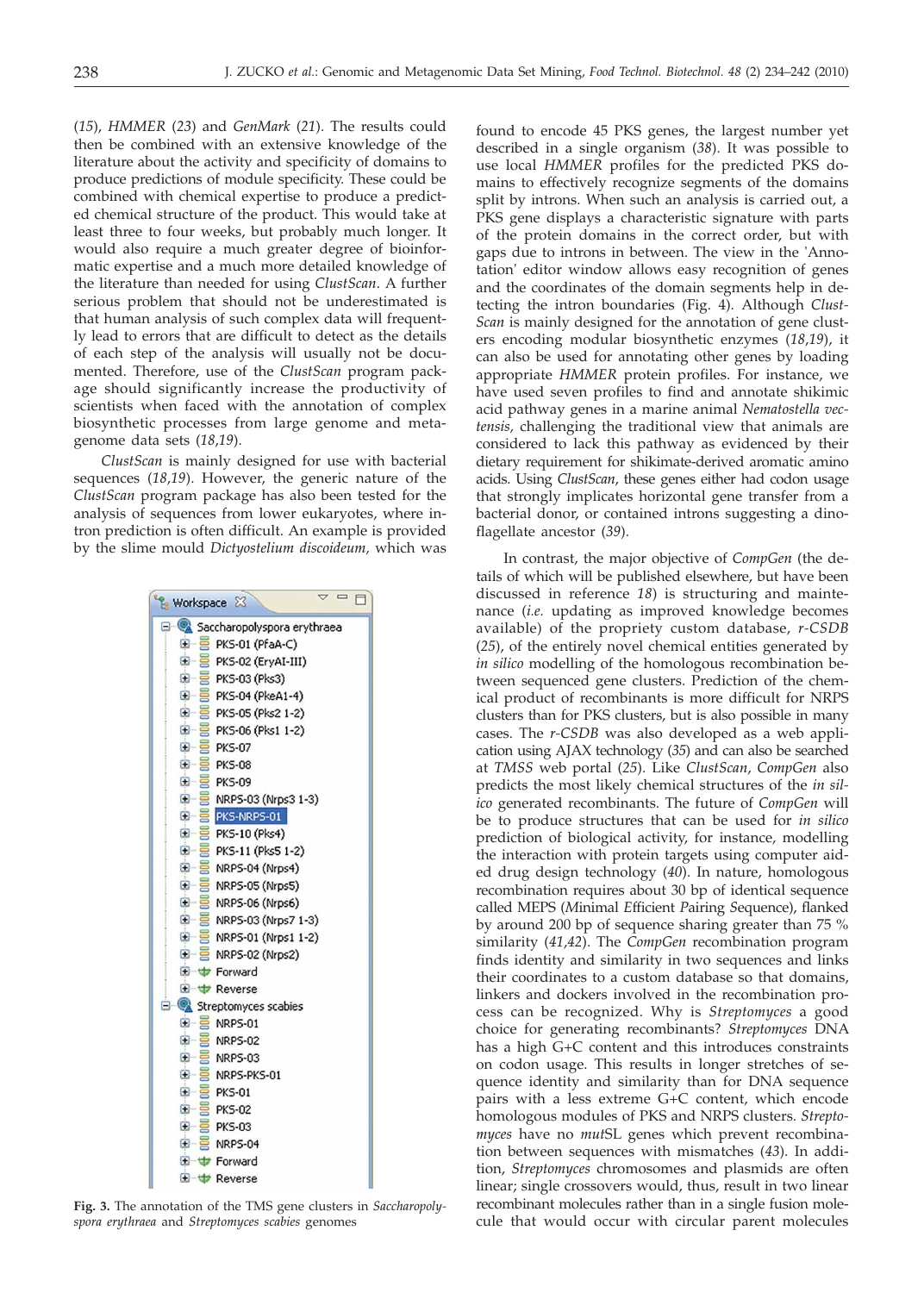

#### Exon 4 - Intron 3 - Exon 3 - Intron 2 - Exon 2 - Intron 1 - Exon 1  $(1996 - 1873)$  $(1715 - 1692)$  $(1649 - 1492)$



**Fig. 4.** The *Dictyostelium discoideum* gene *pks*29. The annotation editor window has been zoomed out to give an overview of the gene so that the DNA and amino acid sequences are not shown; as all the gene is encoded by the lower strand, the viewing option has been set for only the three reading frames on this strand. The *HMMER* hits to PKS domains are shown in the dark bars within the reading frame. There are four hits to the ketosynthase (KS) domain (boxed). By right clicking on these hits, it is possible to obtain the detail windows, which show coordinates of hits as well as the region of the profile, which is aligned with the hits. These data show that the four hits correspond to successive regions of the profile without any gaps, which indicates that the KS domain is split by three introns. The exon and intron coordinates can be deduced from the coordinates of the KS domains recognised by the local profile

(*44*,*45*). Circular molecules must undergo a double cross over to generate two recombinant molecules and this would be expected to be a much rarer event. However, the recombination process in *Streptomyces* is not well understood. *Streptomyces* do have *rec*A genes for homologous pairing, but seemingly do not have homologues of *rec*BCD or *add*AB genes (*46*,*47*). However, there are 4 conserved potential DNA helicases in the genomes of *S. coelicolor* A3(2)*, S. avermitilis* and *Sacc. erythraea* (*10*). It is intriguing to speculate that one of these may encode an enzyme with similar activities. Nevertheless, by using parameters of 27 bp MEPS identity and over 75 % similarity in the neighbouring 200 bp, 275 putative recombination sites between 16 well described clusters were obtained, which gives an average of 2–3 recombination sites per cluster pair. Therefore, if 1000 gene clusters were available, recombination between these cluster pairs would generate 2–3 million recombinants. Preliminary data indicate that 30–50 % of recombinants have a PKS structure compatible with encoding a functional product so that it should be theoretically possible to generate approximately a million novel chemical entities.

As an example, two PKS gene clusters can be taken: one encoding the 16-membered macrolide niddamycin and the other encoding the 14-membered macrolide erythromycin (GenBank accession numbers AF016585 and AY771999). The niddamycin gene cluster contains five genes encoding seven modules that incorporate eight building blocks into the niddamycin aglycone. In con-

trast, the erythromycin gene cluster contains three genes encoding six modules that incorporate seven building blocks into the erythromycin aglycone. The computer program for modelling *in silico* homologous recombination between these two gene clusters predicts 4 putative recombination sites, *i.e.* eight novel recombinant gene clusters. In one of them, the recombination occurs between the *nid*AIV and *ery*AII genes, which contain a common EPS (*E*fficient *P*airing *S*equence) of 28 nucleotides within 200 bp of over 75 % sequence similarity. The recombination program recognizes the start and the stop coordinates of the predicted EPS and localizes these within the KS6 domain of *nid*AIV and the KS3 domain of *ery*AII. Recombination would generate two novel gene clusters, Rec-1 and Rec-2. The *CompGen* recombination program can, from the activities and specificities of polyketide domains and from the building blocks saved as isomeric SMILES (*31*), predict the putative 12- and 18- -membered linear chains and aglycones that could potentially be produced by the resulting hybrid synthases.

A tool that helps the analysis of new gene clusters is the PKSDB-NRPSDB database (*16*) (*SEARCHPKS*, *48*), which holds data on publically available polyketide and peptide gene clusters including domain and module architecture and the chemical structures of the gene cluster products. It allows users to input protein sequences to be used in *BLAST* searches (*15*) to identify domains and to find the closest matching sequences in the database. This allows prediction, for example, of whether an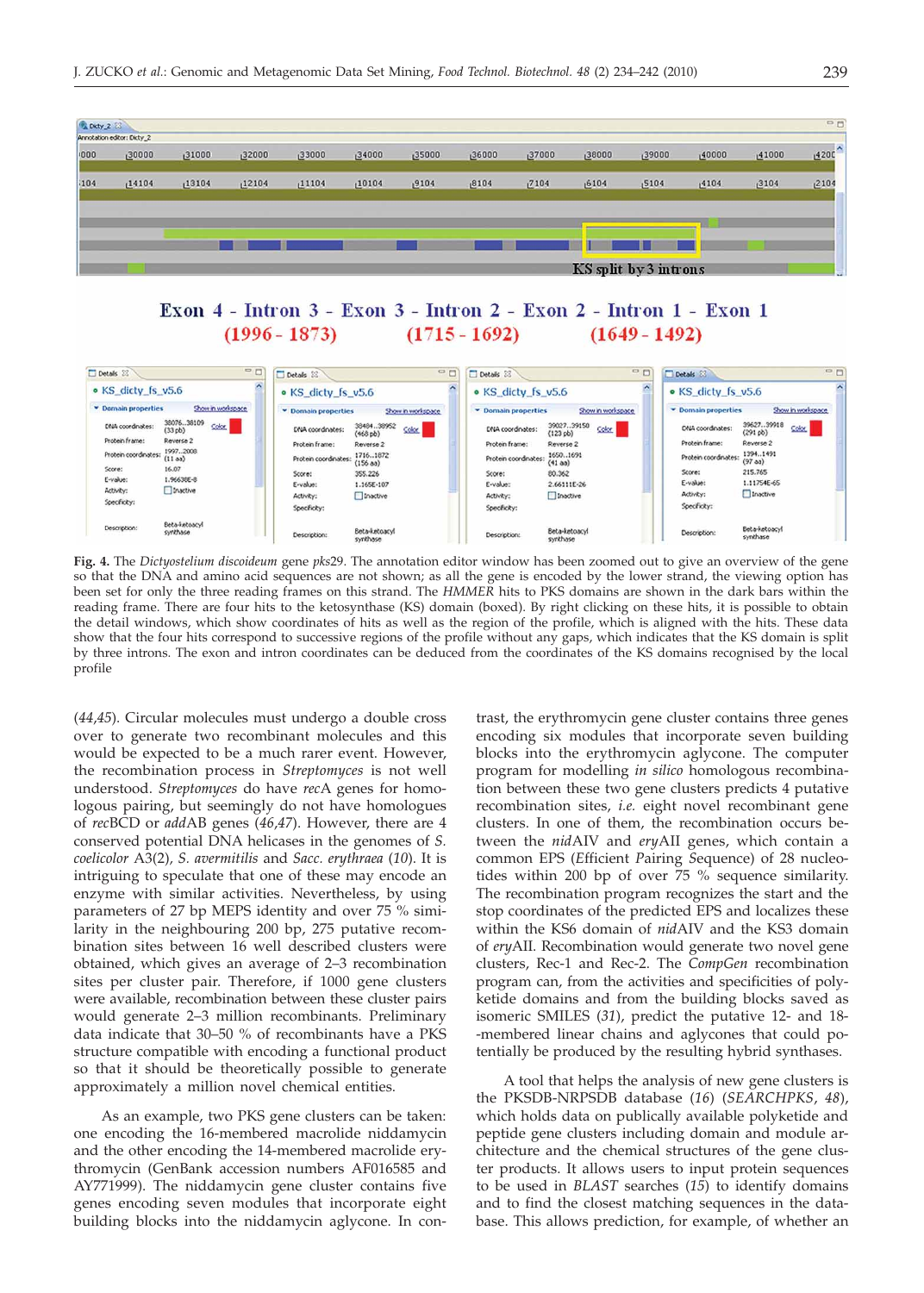AT domain uses malonyl-CoA or methylmalonyl-CoA as a substrate (*i.e.* whether a C2 or C3 unit is incorporated into the polyketide). Another useful resource is the ASMPKS database (*17*) with a tool *MAPSI*, which uses a similar analysis methodology to *SEARCHPKS*, but integrates it with a graphical display that shows the presence of domains in genes so that modules can be easily recognized. It also allows display of a predicted linear polyketide chain product for which the user has to select starter and extender units from a list. However, the stereochemistry of the product is not considered.

The company ECOPIA has also developed a software tool, *DecipherIT*TM (*49*), which helps annotation of new gene clusters based on the comparison with a database of known clusters. A slightly different tool is the *Biogenerator* program (*50*) that allows construction of new polyketides based on the known modules *in silico*. The programs described above all depend on comparisons with sequences in a database to analyze new gene clusters. They are very suitable for analysing clusters closely related to well characterized gene clusters. However, all the programs mentioned above use predictions based on similarity searches and do not predict domain activities/ specificities and stereochemistry. A similarity approach using *BLAST* (*15*) suffers from the problems that the weighing of each residue is independent of the position and that insertion or deletion of residues is not handled well. In contrast, the hidden Markov model (HMM) approach used in the *HMMER* suite of programs (*23*) deals with each amino acid position separately and, thus, distinguishes between critical highly conserved residues and less important positions. In addition, the HMMs consider insertion and deletion states and assign them probability. The *hmmalign* program of the *HMMER* suite aligns sequences with respect to the HMM profile, allowing accurate identification of particular residue positions. Such HMM approaches were used to predict substrate specificity of non-ribosomal peptide adenylation domains, which has been incorporated into a program package called the *NRPSpredictor* (*51*).

We compared the performance of *ClustScan* (*19*) to that of the *SEARCHPKS* and *MAPSI* prediction programs implemented within PKSDB-NRPSDB and ASMPKS databases (*16*,*17*; Table 1). The *SEARCHPKS* program (*48*) requires protein sequence input so that preparatory work

to find genes and translate the DNA is necessary. The *MAPSI* program (*17*) works well with genome length DNA sequences, but the gene finder is not effective for high G+C DNA of typical cluster length (approx. 100 kb). The *SEARCHPKS* and *MAPSI* programs are reasonably effective in recognising AT-specificity; this probably reflects the fact that AT specificity correlates well with phylogenetic trees (*52*) so that, in addition to critical functional amino acids, there are other amino acids that differ for evolutionary reasons. However, they do not attempt to predict the hydroxyl or methyl group stereochemistries that are determined by the KR domain. They also do not predict inactive reduction domains. It is likely that the use of *BLAST* (*15*) searches will not be capable of recognising such subtle properties of domains. In *ClustScan* the use of *HMMER* (*23*) profiles and amino acid fingerprints has overcome these problems. Any analysis program will encounter problems with 'unusual' clusters. The ability to edit automatic predictions and override them is therefore important. The *SEARCH-PKS* and *MAPSI* programs do not allow this. A further restriction of these two programs is that they cannot output the results of analyses in a standard form such as an annotation file (GenBank or EMBL format) or the results of chemical structure predictions in a format such as SMILES (*31*).

# **Conclusions**

*ClustScan* is an integrated suite of computer programs that takes a 'top down' approach to annotation. It makes it possible to analyse the large amounts of data produced by sequencing projects (genome and metagenome data sets) and produce good predictions of the chemical products allowing identification of interesting clusters. Without such a tool, it is not practicable to carry out sufficiently detailed analyses of the mass of data already available today. Rapid progress in sequencing technology makes the use of *ClustScan* and *CSDB* even more important. For example, even using the conservative assumptions that an actinomycete with a large genome (*e.g. Streptomyces* species) contains on average 20 TMS gene clusters with unknown biosynthetic products and that 1000 sequenced genomes will be available in the near future, the identification of 20 000 new gene

Table 1. The comparison of the *ClustScan*, *SEARCHPKS* and *MAPSI* systems

| Features                                      | ClustScan | <b>SEARCHPKS</b> | <b>MAPSI</b>     |
|-----------------------------------------------|-----------|------------------|------------------|
| DNA input                                     | Yes       | Only protein     | Yes <sup>a</sup> |
| Recognises AT specificity                     | Yes       | Yes              | Yes              |
| Recognises KR stereochemistry                 | Yes       | No.              | No               |
| Recognises inactive KR domains                | Yes       | No.              | No               |
| Recognises inactive DH domains                | Yes       | No.              | No               |
| Recognises inactive ER domains                | Yes       | No.              | No               |
| Editing of predictions                        | Yes       | No.              | No               |
| Exports annotation file                       | Yes       | No.              | No.              |
| Predicts chemical structure                   | Yes       | No.              | Yes <sup>b</sup> |
| Exports chemical structure in standard format | Yes       | No               | N <sub>o</sub>   |

<sup>a</sup>needs long DNA sequences (>200 kb for high G+C content) for accurate gene identification <sup>b</sup>limited structural prediction without editing facilities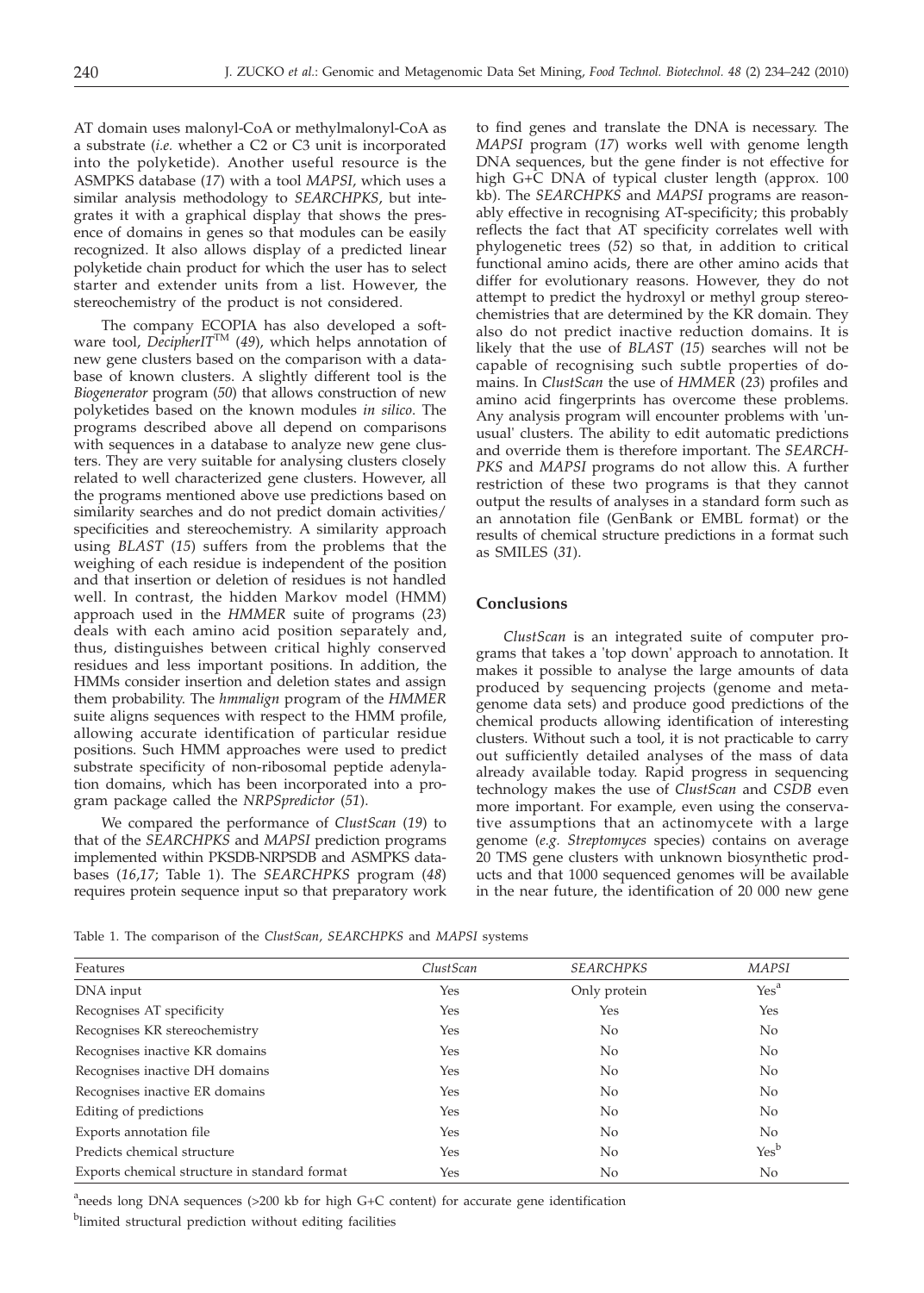cluster DNA sequences can be expected. At present, most of the clusters revealed by genome projects (*e.g. S. avermitilis*) are novel, so it is likely that most of these new clusters will correspond to novel chemical entities. The *CompGen* program suite has also been developed. It will allow scientists to search our propriety custom database *rCSDB* of entirely novel chemical structures generated by *in silico* homologous recombination and to test these structures for potential biological activity using computer-aided drug design technology. Pairwise recombination between 1000 TMS gene clusters could generate 1 000 000 new recombinant gene clusters potentially producing novel chemical entities. Most important of all, when such a product looks promising *in silico*, a 'designer bug' can be created in the laboratory to produce it.

# **Addendum in Proof**

Since sending to press, two additional tools that help the analysis of new gene clusters *CLUSEAN* (*53*) and *NP.searcher* (*54*) have been published but not compared with the performance of *ClustScan* (*19*).

### *Acknowledgements*

This work was supported by grant 058-0000000-3475 (to D.H.) from the Ministry of Science, Education and Sports, the Republic of Croatia and by a cooperation grant of the German Academic Exchange Service (DAAD) and the Ministry of Science, Education and Sports, the Republic of Croatia (to D.H. and J.C.). Additional support was received from the Leverhulme Trust, Japanese Bio- -Industry Association and the School of Pharmacy, University of London (to P.F.L.).

### **References**

- *1.* R. Finking, M.A. Marahiel, Biosynthesis of non-ribosomal peptides, *Ann. Rev. Microbiol. 58* (2004) 453–488.
- *2.* D. Hranueli, J. Cullum, B. Basrak, P. Goldstein, P.F. Long, Plasticity of the *Streptomyces* genome – Evolution and engineering of new antibiotics, *Curr. Med. Chem. 12* (2005) 1697– 1704.
- *3.* E.S. Sattely, M.A. Fischbach, C.T. Walsh, Total biosynthesis: *In vitro* reconstitution of polyketide and nonribosomal peptide pathways, *Nat. Prod. Rep. 25* (2008) 757–793.
- *4.* K.J. Weissman, P.F. Leadlay, Combinatorial biosynthesis of reduced polyketides, *Nat. Rev. Microbiol. 3* (2005) 925–936.
- *5.* H. Jenke-Kodama, E. Dittmann, Bioinformatic perspectives on NRPS/PKS megasynthases: Advances and challenges, *Nat. Prod. Rep*. *26* (2009) 874–883.
- *6.* A. Fleming, On the antibacterial action of cultures of a *Penicillium*, with special reference to their use in the isolation of *B. influenzae*, *Brit. J. Exp. Pathol. 10* (1929) 226–236.
- *7.* A.L. Demain, Antibiotics: Natural products essential to human health, *Med. Res. Rev*. *29* (2009) 821–842.
- *8.* Prokaryotic Projects, National Center for Biotechnology Information, Bethesda, MD, USA (*http://www.ncbi.nlm.nih.gov/*).
- *9.* S. Donadio, P. Monciardini, M. Sosio, Polyketide synthases and nonribosomal peptide synthetases: The emerging view from bacterial genomics, *Nat. Prod. Rep. 24* (2007) 1073– 1109.
- *10.* M. Nett, H. Ikeda, B.S. Moore, Genomic basis for natural product biosynthetic diversity in the actinomycetes, *Nat. Prod. Rep*. *26* (2009) 1362–1384.
- *11.* S.C. Schuster, Next-generation sequencing transforms today's biology, *Nat. Methods, 5* (2008) 16–18.
- *12.* W.C. Dunlap, M. Jaspars, D. Hranueli, C.N. Battershill, N. Perić-Concha, J. Zucko, S.H. Wright, P.F. Long, New methods for medicinal chemistry – Universal gene cloning and expression systems for production of marine bioactive metabolites, *Curr. Med. Chem. 13* (2006) 697–710.
- *13.* D.B. Rusch, A.L. Halpern, G. Sutton, K.B. Heidelberg, S. Williamson, S. Yooseph, D. Wu, J.A. Eisen, J.M. Hoffman, K. Remington, *et al*., The Sorcerer II Global Ocean Sampling expedition: Northwest Atlantic through eastern tropical Pacific, *PLoS Biol. 5* (2007) e77.
- *14.* Bioserv server, Faculty of Food Technology and Biotechnology, University of Zagreb, Zagreb, Croatia (*http://bioserv. pbf.hr/*)*.*
- *15.* S.F. Altschul, W. Gish, W. Miller, E.W. Myers, D.J. Lipman, Basic local alignment search tool, *J. Mol. Biol. 215* (1990) 403–410.
- *16.* M.Z. Ansari, G. Yadav, R.S. Gokhale, D. Mohanty, NRPS- -PKS: A knowledge-based resource for analysis of NRPS/ PKS megasynthases, *Nucleic Acids Res. 32* (2004) W405– W413.
- *17.* H. Tae, E.B. Kong, K. Park, ASMPKS: An analysis system for modular polyketide synthases, *BMC Bioinformatics, 8* (2007) 327.
- *18.* J. Cullum, A. Starcevic, J. Zucko, M. Elbekali, N. Skunca, D. Kovacek, J. Diminic, V. Zeljeznak, D. Pavlinusic, J. Simunkovic, P.F. Long, D. Hranueli, *In silico* generation of novel polyketides for the use in agro-industry, *Proceedings of the 2008 Joint Central European Congress: The 4th Central European Congress on Food and the 6th Croatian Congress of Food Technologists, Biotechnologists and Nutritionists*, *Vol. 2,* D. Ćurić (Ed.), Zagreb, Croatia (2008) pp. 287–294.
- *19.* A. Starcevic, J. Zucko, J. Simunkovic, P.F. Long, J. Cullum, D. Hranueli, *ClustScan*: An integrated program package for the semi-automatic annotation of modular biosynthetic gene clusters and *in silico* prediction of novel chemical structures, *Nucleic Acids Res. 36* (2008) 6882–6892.
- *20.* A.L. Delcher, K.A. Bratke, E.C. Powers, S.L. Salzberg, Identifying bacterial genes and endosymbiont DNA with Glimmer, *Bioinformatics, 23* (2007) 673–679.
- *21.* J. Besemer, M. Borodovsky, GeneMark: Web software for gene finding in prokaryotes, eukaryotes and viruses, *Nucleic Acids Res. 33* (2005) W451–454.
- *22.* P. Rice, I. Longden, A. Bleasby, EMBOSS: The European Molecular Biology Open Software Suite, *Trends Genet. 16* (2000) 276–277.
- *23.* S.R. Eddy, Profile hidden Markov models, *Bioinformatics, 14* (1998) 755–763.
- *24.* A. Bateman, E. Birney, L. Cerruti, R. Durbin, L. Etwiller, S.R. Eddy, S. Griffiths-Jones, K.L. Howe, M. Marshall, E.L. Sonnhammer, The Pfam protein families database, *Nucleic Acids Res. 30* (2002) 276–280.
- *25.* TMSS web portal, Thiotemplate Modular Systems Studies (*http://bioserv.pbf.hr/cms/*).
- *26.* J. Rumbaugh, I. Jacobson, G. Booch: *The Unified Modeling Language Reference Manual*, Addison-Wesley, Boston, MA, USA (2005).
- *27.* BioSQL schema, Open Bioinformatics Foundation, USA (*http:// obda.open-bio.org/*).
- *28.* Perl programming language, Perl Foundation, Gran Ledge, MI, USA (*http:// www.perl.org/*).
- *29.* The Source for Java Developers, Oracle and Sun, Redwood Shores, CA, USA (*http://java.sun.com/*).
- *30.* The JavaScript Source, Jupitermedia Corp., Darien, CT, USA (*http:// javascript.internet.com/*).